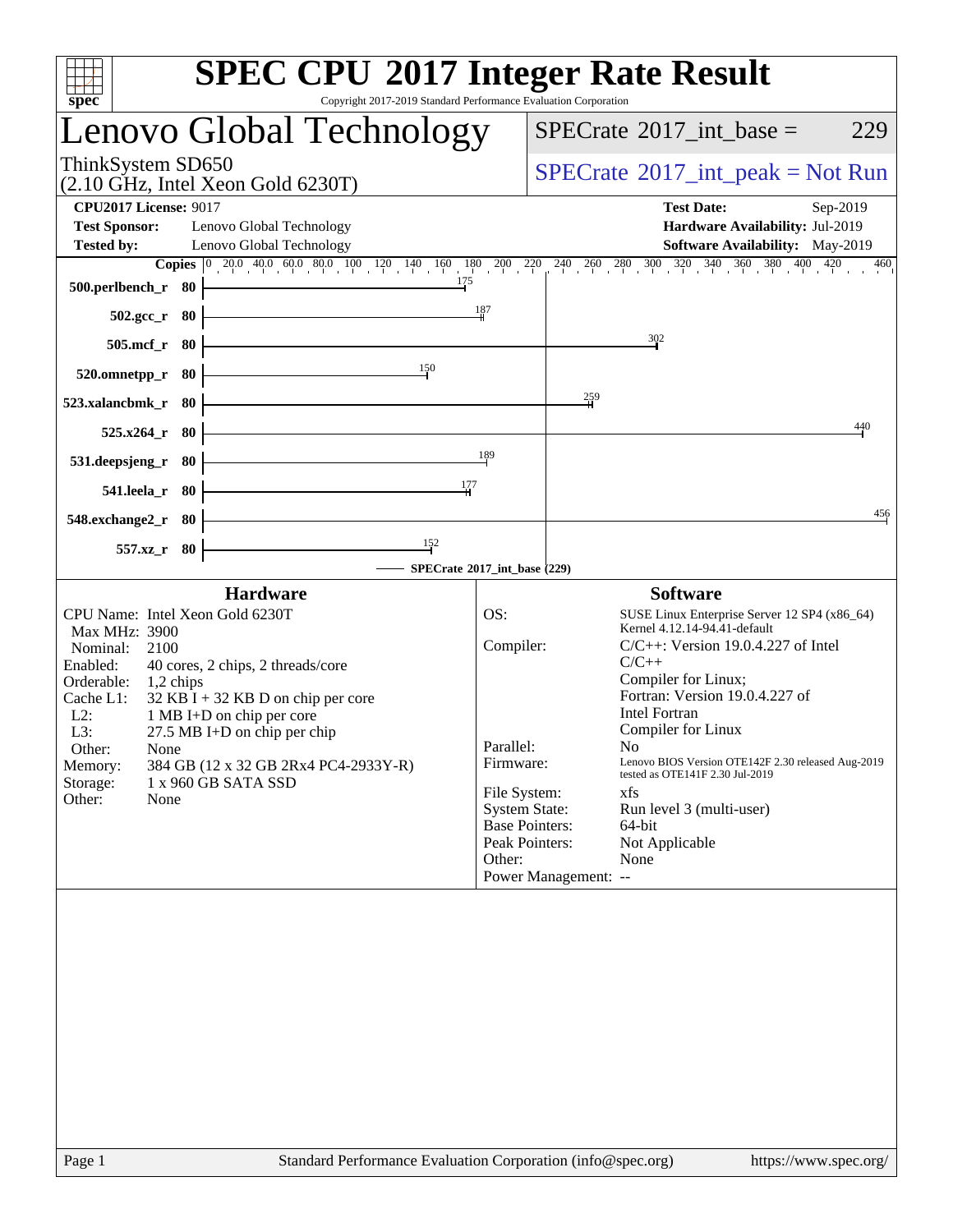

### **[SPEC CPU](http://www.spec.org/auto/cpu2017/Docs/result-fields.html#SPECCPU2017IntegerRateResult)[2017 Integer Rate Result](http://www.spec.org/auto/cpu2017/Docs/result-fields.html#SPECCPU2017IntegerRateResult)** Copyright 2017-2019 Standard Performance Evaluation Corporation

## Lenovo Global Technology

[SPECrate](http://www.spec.org/auto/cpu2017/Docs/result-fields.html#SPECrate2017intbase)<sup>®</sup>2017 int base = 229

(2.10 GHz, Intel Xeon Gold 6230T)

ThinkSystem SD650  $SPECrate^{\circ}2017$  $SPECrate^{\circ}2017$ \_int\_peak = Not Run

**[Test Sponsor:](http://www.spec.org/auto/cpu2017/Docs/result-fields.html#TestSponsor)** Lenovo Global Technology **[Hardware Availability:](http://www.spec.org/auto/cpu2017/Docs/result-fields.html#HardwareAvailability)** Jul-2019

**[CPU2017 License:](http://www.spec.org/auto/cpu2017/Docs/result-fields.html#CPU2017License)** 9017 **[Test Date:](http://www.spec.org/auto/cpu2017/Docs/result-fields.html#TestDate)** Sep-2019 **[Tested by:](http://www.spec.org/auto/cpu2017/Docs/result-fields.html#Testedby)** Lenovo Global Technology **[Software Availability:](http://www.spec.org/auto/cpu2017/Docs/result-fields.html#SoftwareAvailability)** May-2019

### **[Results Table](http://www.spec.org/auto/cpu2017/Docs/result-fields.html#ResultsTable)**

|                                          | <b>Base</b>   |                |                |                |            | <b>Peak</b>    |       |               |                |              |                |              |                |              |
|------------------------------------------|---------------|----------------|----------------|----------------|------------|----------------|-------|---------------|----------------|--------------|----------------|--------------|----------------|--------------|
| <b>Benchmark</b>                         | <b>Copies</b> | <b>Seconds</b> | Ratio          | <b>Seconds</b> | Ratio      | <b>Seconds</b> | Ratio | <b>Copies</b> | <b>Seconds</b> | <b>Ratio</b> | <b>Seconds</b> | <b>Ratio</b> | <b>Seconds</b> | <b>Ratio</b> |
| 500.perlbench_r                          | 80            | 729            | 175            | 732            | 174        | 728            | 175   |               |                |              |                |              |                |              |
| $502.\text{gcc\_r}$                      | 80            | 607            | 187            | 611            | 185        | 606            | 187   |               |                |              |                |              |                |              |
| $505$ .mcf r                             | 80            | 428            | 302            | 427            | 303        | 428            | 302   |               |                |              |                |              |                |              |
| 520.omnetpp_r                            | 80            | 702            | 150            | 703            | 149        | 701            | 150   |               |                |              |                |              |                |              |
| 523.xalancbmk r                          | 80            | 328            | 257            | 325            | 260        | 326            | 259   |               |                |              |                |              |                |              |
| 525.x264 r                               | 80            | 319            | 440            | 318            | 440        | 319            | 440   |               |                |              |                |              |                |              |
| 531.deepsjeng_r                          | 80            | 485            | 189            | 485            | <u>189</u> | 485            | 189   |               |                |              |                |              |                |              |
| 541.leela r                              | 80            | 744            | 178            | 747            | 177        | 754            | 176   |               |                |              |                |              |                |              |
| 548.exchange2_r                          | 80            | 460            | 456            | 460            | 456        | 459            | 456   |               |                |              |                |              |                |              |
| 557.xz r                                 | 80            | 568            | 152            | 568            | 152        | 568            | 152   |               |                |              |                |              |                |              |
| $SPECrate^{\circ}2017$ int base =<br>229 |               |                |                |                |            |                |       |               |                |              |                |              |                |              |
| $SPECrate^{\circ}2017$ int peak =        |               |                | <b>Not Run</b> |                |            |                |       |               |                |              |                |              |                |              |

Results appear in the [order in which they were run](http://www.spec.org/auto/cpu2017/Docs/result-fields.html#RunOrder). Bold underlined text [indicates a median measurement](http://www.spec.org/auto/cpu2017/Docs/result-fields.html#Median).

### **[Submit Notes](http://www.spec.org/auto/cpu2017/Docs/result-fields.html#SubmitNotes)**

 The numactl mechanism was used to bind copies to processors. The config file option 'submit' was used to generate numactl commands to bind each copy to a specific processor. For details, please see the config file.

### **[Operating System Notes](http://www.spec.org/auto/cpu2017/Docs/result-fields.html#OperatingSystemNotes)**

Stack size set to unlimited using "ulimit -s unlimited"

### **[General Notes](http://www.spec.org/auto/cpu2017/Docs/result-fields.html#GeneralNotes)**

Environment variables set by runcpu before the start of the run: LD\_LIBRARY\_PATH = "/home/cpu2017-1.0.5-ic19.0u4/lib/intel64"

 Binaries compiled on a system with 1x Intel Core i9-799X CPU + 32GB RAM memory using Redhat Enterprise Linux 7.5 Transparent Huge Pages enabled by default Prior to runcpu invocation Filesystem page cache synced and cleared with: sync; echo 3> /proc/sys/vm/drop\_caches runcpu command invoked through numactl i.e.: numactl --interleave=all runcpu <etc> NA: The test sponsor attests, as of date of publication, that CVE-2017-5754 (Meltdown) is mitigated in the system as tested and documented. Yes: The test sponsor attests, as of date of publication, that CVE-2017-5753 (Spectre variant 1) is mitigated in the system as tested and documented. Yes: The test sponsor attests, as of date of publication, that CVE-2017-5715 (Spectre variant 2)

**(Continued on next page)**

| Page 2<br>Standard Performance Evaluation Corporation (info@spec.org)<br>https://www.spec.org/ |
|------------------------------------------------------------------------------------------------|
|------------------------------------------------------------------------------------------------|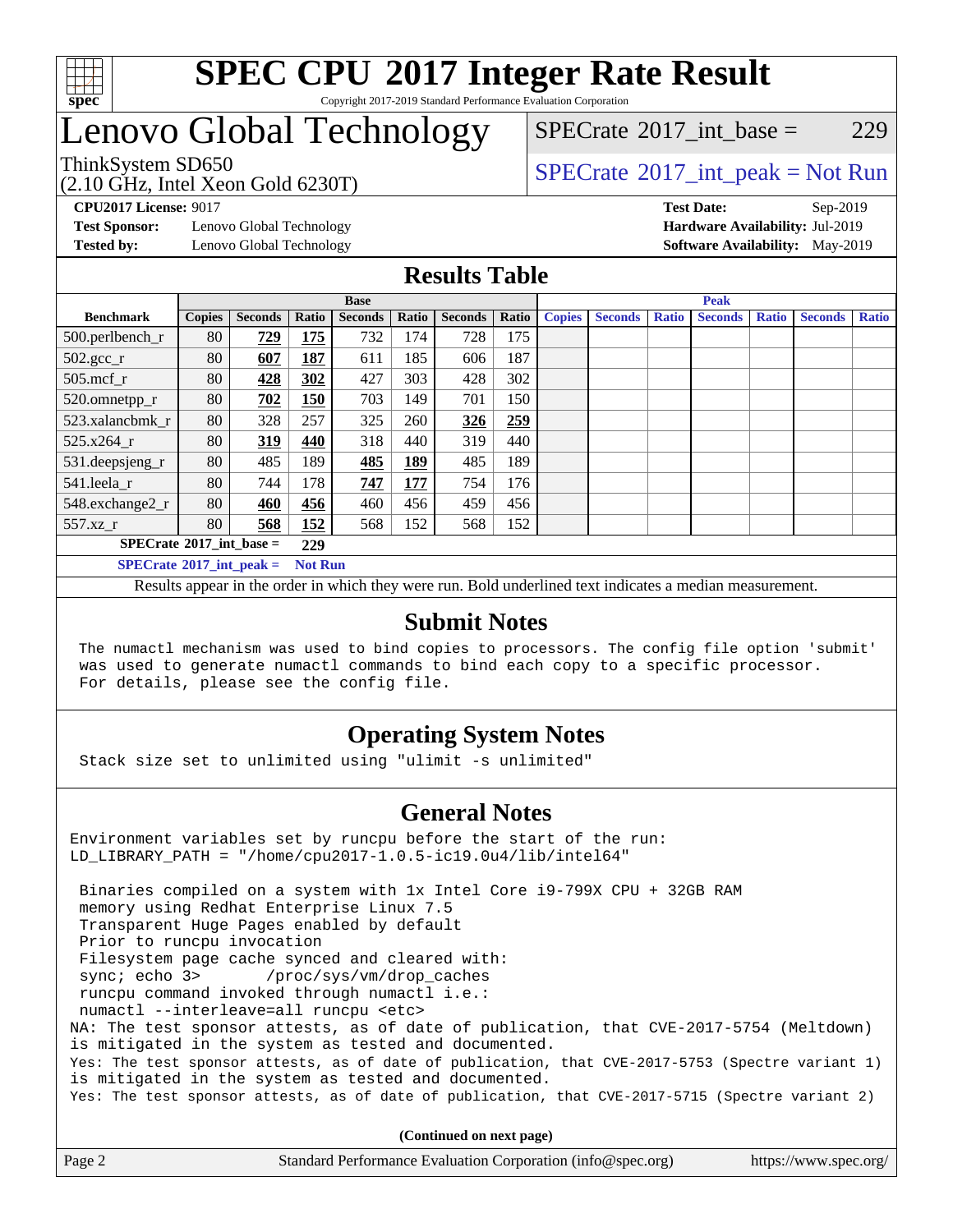

Copyright 2017-2019 Standard Performance Evaluation Corporation

Lenovo Global Technology

[SPECrate](http://www.spec.org/auto/cpu2017/Docs/result-fields.html#SPECrate2017intbase)<sup>®</sup>2017 int base = 229

(2.10 GHz, Intel Xeon Gold 6230T)

ThinkSystem SD650  $SPECrate@2017$  $SPECrate@2017$ \_int\_peak = Not Run

**[Test Sponsor:](http://www.spec.org/auto/cpu2017/Docs/result-fields.html#TestSponsor)** Lenovo Global Technology **[Hardware Availability:](http://www.spec.org/auto/cpu2017/Docs/result-fields.html#HardwareAvailability)** Jul-2019 **[Tested by:](http://www.spec.org/auto/cpu2017/Docs/result-fields.html#Testedby)** Lenovo Global Technology **[Software Availability:](http://www.spec.org/auto/cpu2017/Docs/result-fields.html#SoftwareAvailability)** May-2019

**[CPU2017 License:](http://www.spec.org/auto/cpu2017/Docs/result-fields.html#CPU2017License)** 9017 **[Test Date:](http://www.spec.org/auto/cpu2017/Docs/result-fields.html#TestDate)** Sep-2019

### **[General Notes \(Continued\)](http://www.spec.org/auto/cpu2017/Docs/result-fields.html#GeneralNotes)**

is mitigated in the system as tested and documented. Yes: The test sponsor attests, as of date of publication, that CVE-2018-3640 (Spectre variant 3a) is mitigated in the system as tested and documented. Yes: The test sponsor attests, as of date of publication, that CVE-2018-3639 (Spectre variant 4) is mitigated in the system as tested and documented. **[Platform Notes](http://www.spec.org/auto/cpu2017/Docs/result-fields.html#PlatformNotes)** BIOS configuration: Choose Operating Mode set to Maximum Performance Choose Operating Mode set to Custom Mode MONITOR/MWAIT set to Enable DCU Streamer Prefetcher set to Disable SNC set to Enable LLC dead line alloc set to Disable Sysinfo program /home/cpu2017-1.0.5-ic19.0u4/bin/sysinfo Rev: r5974 of 2018-05-19 9bcde8f2999c33d61f64985e45859ea9 running on linux-55rv Fri Sep 13 03:47:17 2019 SUT (System Under Test) info as seen by some common utilities. For more information on this section, see <https://www.spec.org/cpu2017/Docs/config.html#sysinfo> From /proc/cpuinfo model name : Intel(R) Xeon(R) Gold 6230T CPU @ 2.10GHz 2 "physical id"s (chips) 80 "processors" cores, siblings (Caution: counting these is hw and system dependent. The following excerpts from /proc/cpuinfo might not be reliable. Use with caution.) cpu cores : 20 siblings : 40 physical 0: cores 0 1 2 3 4 8 9 10 11 12 16 17 18 19 20 24 25 26 27 28 physical 1: cores 0 1 2 3 4 8 9 10 11 12 16 17 18 19 20 24 25 26 27 28 From lscpu: Architecture: x86\_64 CPU op-mode(s): 32-bit, 64-bit Byte Order: Little Endian  $CPU(s):$  80 On-line CPU(s) list: 0-79 Thread(s) per core: 2 Core(s) per socket: 20 Socket(s): 2 NUMA node(s): 4 Vendor ID: GenuineIntel CPU family: 6 **(Continued on next page)**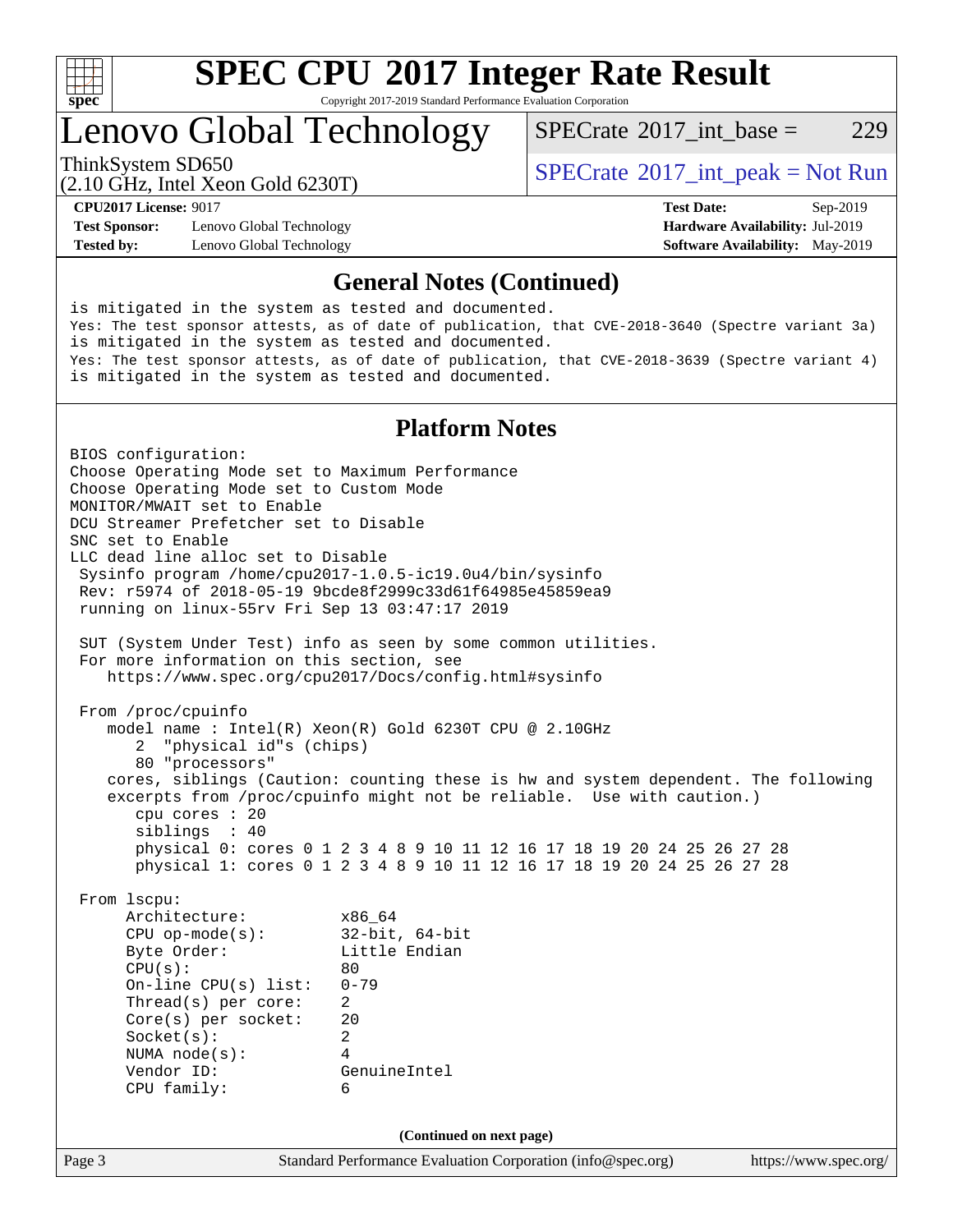

Copyright 2017-2019 Standard Performance Evaluation Corporation

## Lenovo Global Technology

 $SPECTate@2017_int\_base = 229$ 

(2.10 GHz, Intel Xeon Gold 6230T)

ThinkSystem SD650<br>  $(2.10 \text{ GHz, Intel Yoon Gold } 6230 \text{T})$  [SPECrate](http://www.spec.org/auto/cpu2017/Docs/result-fields.html#SPECrate2017intpeak)®[2017\\_int\\_peak = N](http://www.spec.org/auto/cpu2017/Docs/result-fields.html#SPECrate2017intpeak)ot Run

**[Test Sponsor:](http://www.spec.org/auto/cpu2017/Docs/result-fields.html#TestSponsor)** Lenovo Global Technology **[Hardware Availability:](http://www.spec.org/auto/cpu2017/Docs/result-fields.html#HardwareAvailability)** Jul-2019 **[Tested by:](http://www.spec.org/auto/cpu2017/Docs/result-fields.html#Testedby)** Lenovo Global Technology **[Software Availability:](http://www.spec.org/auto/cpu2017/Docs/result-fields.html#SoftwareAvailability)** May-2019

**[CPU2017 License:](http://www.spec.org/auto/cpu2017/Docs/result-fields.html#CPU2017License)** 9017 **[Test Date:](http://www.spec.org/auto/cpu2017/Docs/result-fields.html#TestDate)** Sep-2019

#### **[Platform Notes \(Continued\)](http://www.spec.org/auto/cpu2017/Docs/result-fields.html#PlatformNotes)**

| Model:                     | 85                                                                                   |  |  |  |  |  |  |  |
|----------------------------|--------------------------------------------------------------------------------------|--|--|--|--|--|--|--|
| Model name:                | $Intel(R) Xeon(R) Gold 6230T CPU @ 2.10GHz$                                          |  |  |  |  |  |  |  |
| Stepping:<br>7             |                                                                                      |  |  |  |  |  |  |  |
| CPU MHz:                   | 2100.000                                                                             |  |  |  |  |  |  |  |
| $CPU$ max $MHz$ :          | 3900.0000                                                                            |  |  |  |  |  |  |  |
| CPU min MHz:               | 800.0000                                                                             |  |  |  |  |  |  |  |
| BogoMIPS:                  | 4200.00                                                                              |  |  |  |  |  |  |  |
| Virtualization:            | $VT - x$                                                                             |  |  |  |  |  |  |  |
| Lld cache:                 | 32K                                                                                  |  |  |  |  |  |  |  |
| Lli cache:                 | 32K                                                                                  |  |  |  |  |  |  |  |
| $L2$ cache:                | 1024K                                                                                |  |  |  |  |  |  |  |
| L3 cache:                  | 28160K                                                                               |  |  |  |  |  |  |  |
| NUMA node0 CPU(s):         | $0-2, 5, 6, 10-12, 15, 16, 40-42, 45, 46, 50-52, 55, 56$                             |  |  |  |  |  |  |  |
| NUMA nodel $CPU(s):$       | 3, 4, 7-9, 13, 14, 17-19, 43, 44, 47-49, 53, 54, 57-59                               |  |  |  |  |  |  |  |
| NUMA node2 CPU(s):         | 20-22, 25, 26, 30-32, 35, 36, 60-62, 65, 66, 70-72, 75, 76                           |  |  |  |  |  |  |  |
| NUMA $node3$ $CPU(s):$     | 23, 24, 27-29, 33, 34, 37-39, 63, 64, 67-69, 73, 74, 77-79                           |  |  |  |  |  |  |  |
| Flags:                     | fpu vme de pse tsc msr pae mce cx8 apic sep mtrr pge mca cmov                        |  |  |  |  |  |  |  |
|                            | pat pse36 clflush dts acpi mmx fxsr sse sse2 ss ht tm pbe syscall nx pdpelgb rdtscp  |  |  |  |  |  |  |  |
|                            | lm constant_tsc art arch_perfmon pebs bts rep_good nopl xtopology nonstop_tsc cpuid  |  |  |  |  |  |  |  |
|                            | aperfmperf pni pclmulqdq dtes64 monitor ds_cpl vmx smx est tm2 ssse3 sdbg fma cx16   |  |  |  |  |  |  |  |
|                            | xtpr pdcm pcid dca sse4_1 sse4_2 x2apic movbe popcnt tsc_deadline_timer aes xsave    |  |  |  |  |  |  |  |
|                            | avx f16c rdrand lahf_lm abm 3dnowprefetch cpuid_fault epb cat_13 cdp_13              |  |  |  |  |  |  |  |
|                            | invpcid_single intel_ppin ssbd mba ibrs ibpb stibp tpr_shadow vnmi flexpriority ept  |  |  |  |  |  |  |  |
|                            | vpid fsgsbase tsc_adjust bmil hle avx2 smep bmi2 erms invpcid rtm cqm mpx rdt_a      |  |  |  |  |  |  |  |
|                            | avx512f avx512dq rdseed adx smap clflushopt clwb intel_pt avx512cd avx512bw avx512vl |  |  |  |  |  |  |  |
|                            | xsaveopt xsavec xgetbvl xsaves cqm_llc cqm_occup_llc cqm_mbm_total cqm_mbm_local     |  |  |  |  |  |  |  |
|                            | dtherm ida arat pln pts pku ospke avx512_vnni flush_lld arch_capabilities            |  |  |  |  |  |  |  |
|                            |                                                                                      |  |  |  |  |  |  |  |
| /proc/cpuinfo cache data   |                                                                                      |  |  |  |  |  |  |  |
| cache size : 28160 KB      |                                                                                      |  |  |  |  |  |  |  |
|                            |                                                                                      |  |  |  |  |  |  |  |
|                            | From numactl --hardware WARNING: a numactl 'node' might or might not correspond to a |  |  |  |  |  |  |  |
| physical chip.             |                                                                                      |  |  |  |  |  |  |  |
| $available: 4 nodes (0-3)$ |                                                                                      |  |  |  |  |  |  |  |
|                            | node 0 cpus: 0 1 2 5 6 10 11 12 15 16 40 41 42 45 46 50 51 52 55 56                  |  |  |  |  |  |  |  |
| node 0 size: 96336 MB      |                                                                                      |  |  |  |  |  |  |  |
| node 0 free: 95991 MB      |                                                                                      |  |  |  |  |  |  |  |
|                            | node 1 cpus: 3 4 7 8 9 13 14 17 18 19 43 44 47 48 49 53 54 57 58 59                  |  |  |  |  |  |  |  |
| node 1 size: 96753 MB      |                                                                                      |  |  |  |  |  |  |  |
| node 1 free: 96317 MB      |                                                                                      |  |  |  |  |  |  |  |
|                            | node 2 cpus: 20 21 22 25 26 30 31 32 35 36 60 61 62 65 66 70 71 72 75 76             |  |  |  |  |  |  |  |
| node 2 size: 96753 MB      |                                                                                      |  |  |  |  |  |  |  |
| node 2 free: 96531 MB      |                                                                                      |  |  |  |  |  |  |  |
|                            | node 3 cpus: 23 24 27 28 29 33 34 37 38 39 63 64 67 68 69 73 74 77 78 79             |  |  |  |  |  |  |  |
| node 3 size: 96751 MB      |                                                                                      |  |  |  |  |  |  |  |
| node 3 free: 96398 MB      |                                                                                      |  |  |  |  |  |  |  |
| node distances:            |                                                                                      |  |  |  |  |  |  |  |
|                            |                                                                                      |  |  |  |  |  |  |  |
|                            | (Continued on next page)                                                             |  |  |  |  |  |  |  |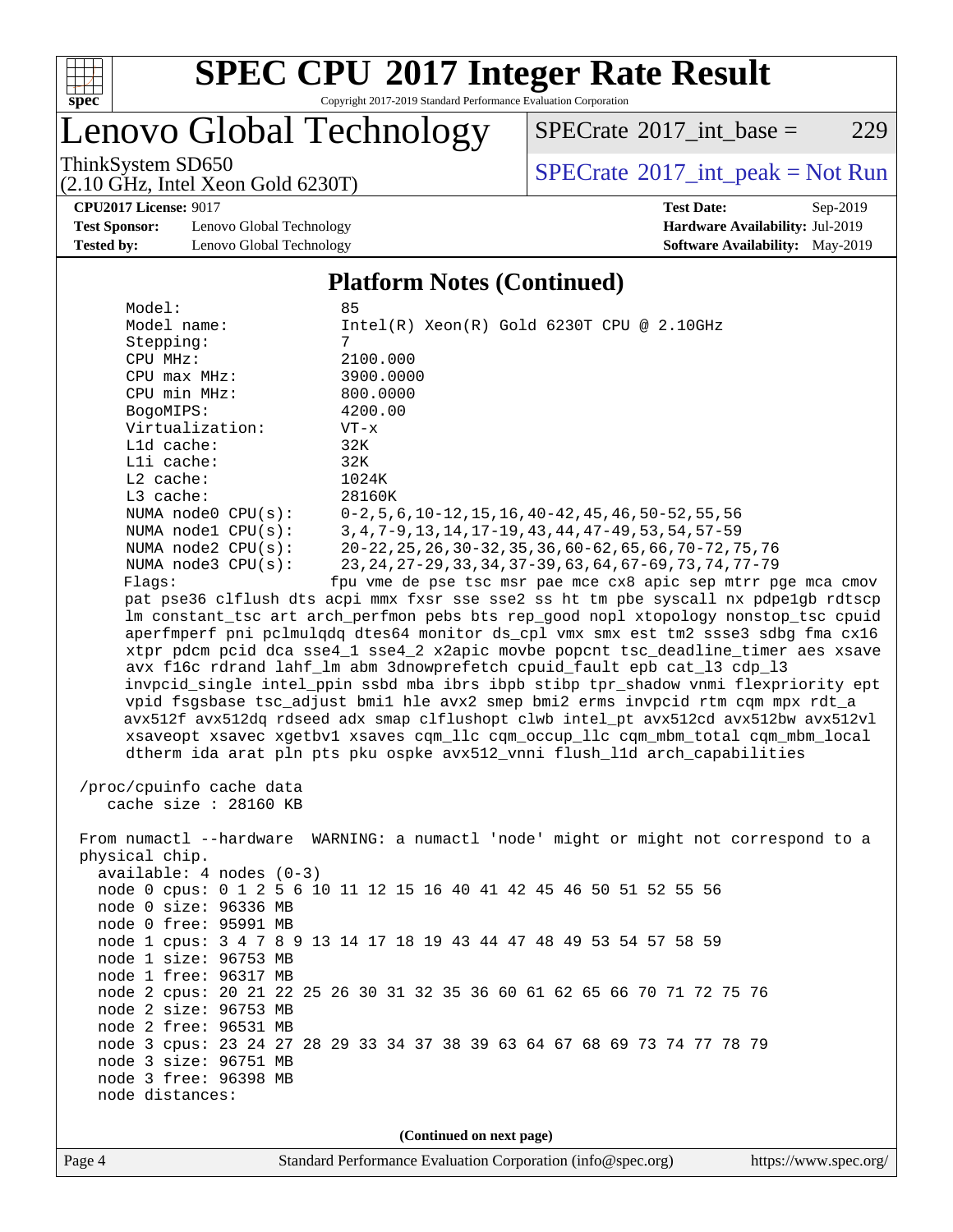

Copyright 2017-2019 Standard Performance Evaluation Corporation

## Lenovo Global Technology

 $SPECTate@2017\_int\_base = 229$ 

(2.10 GHz, Intel Xeon Gold 6230T)

ThinkSystem SD650  $SPECrate^{\circ}2017$  $SPECrate^{\circ}2017$ \_int\_peak = Not Run

**[Test Sponsor:](http://www.spec.org/auto/cpu2017/Docs/result-fields.html#TestSponsor)** Lenovo Global Technology **[Hardware Availability:](http://www.spec.org/auto/cpu2017/Docs/result-fields.html#HardwareAvailability)** Jul-2019 **[Tested by:](http://www.spec.org/auto/cpu2017/Docs/result-fields.html#Testedby)** Lenovo Global Technology **[Software Availability:](http://www.spec.org/auto/cpu2017/Docs/result-fields.html#SoftwareAvailability)** May-2019

**[CPU2017 License:](http://www.spec.org/auto/cpu2017/Docs/result-fields.html#CPU2017License)** 9017 **[Test Date:](http://www.spec.org/auto/cpu2017/Docs/result-fields.html#TestDate)** Sep-2019

### **[Platform Notes \(Continued\)](http://www.spec.org/auto/cpu2017/Docs/result-fields.html#PlatformNotes)**

 node 0 1 2 3 0: 10 11 21 21 1: 11 10 21 21 2: 21 21 10 11 3: 21 21 11 10 From /proc/meminfo MemTotal: 395874080 kB HugePages\_Total: 0 Hugepagesize: 2048 kB From /etc/\*release\* /etc/\*version\* SuSE-release: SUSE Linux Enterprise Server 12 (x86\_64) VERSION = 12 PATCHLEVEL = 4 # This file is deprecated and will be removed in a future service pack or release. # Please check /etc/os-release for details about this release. os-release: NAME="SLES" VERSION="12-SP4" VERSION\_ID="12.4" PRETTY\_NAME="SUSE Linux Enterprise Server 12 SP4" ID="sles" ANSI\_COLOR="0;32" CPE\_NAME="cpe:/o:suse:sles:12:sp4" uname -a: Linux linux-55rv 4.12.14-94.41-default #1 SMP Wed Oct 31 12:25:04 UTC 2018 (3090901) x86\_64 x86\_64 x86\_64 GNU/Linux Kernel self-reported vulnerability status: CVE-2017-5754 (Meltdown): Not affected CVE-2017-5753 (Spectre variant 1): Mitigation: \_\_user pointer sanitization CVE-2017-5715 (Spectre variant 2): Mitigation: Indirect Branch Restricted Speculation, IBPB, IBRS\_FW run-level 3 Sep 13 03:45 SPEC is set to: /home/cpu2017-1.0.5-ic19.0u4 Filesystem Type Size Used Avail Use% Mounted on /dev/sdb3 xfs 893G 65G 828G 8% / Additional information from dmidecode follows. WARNING: Use caution when you interpret this section. The 'dmidecode' program reads system data which is "intended to allow hardware to be accurately determined", but the intent may not be met, as there are **(Continued on next page)**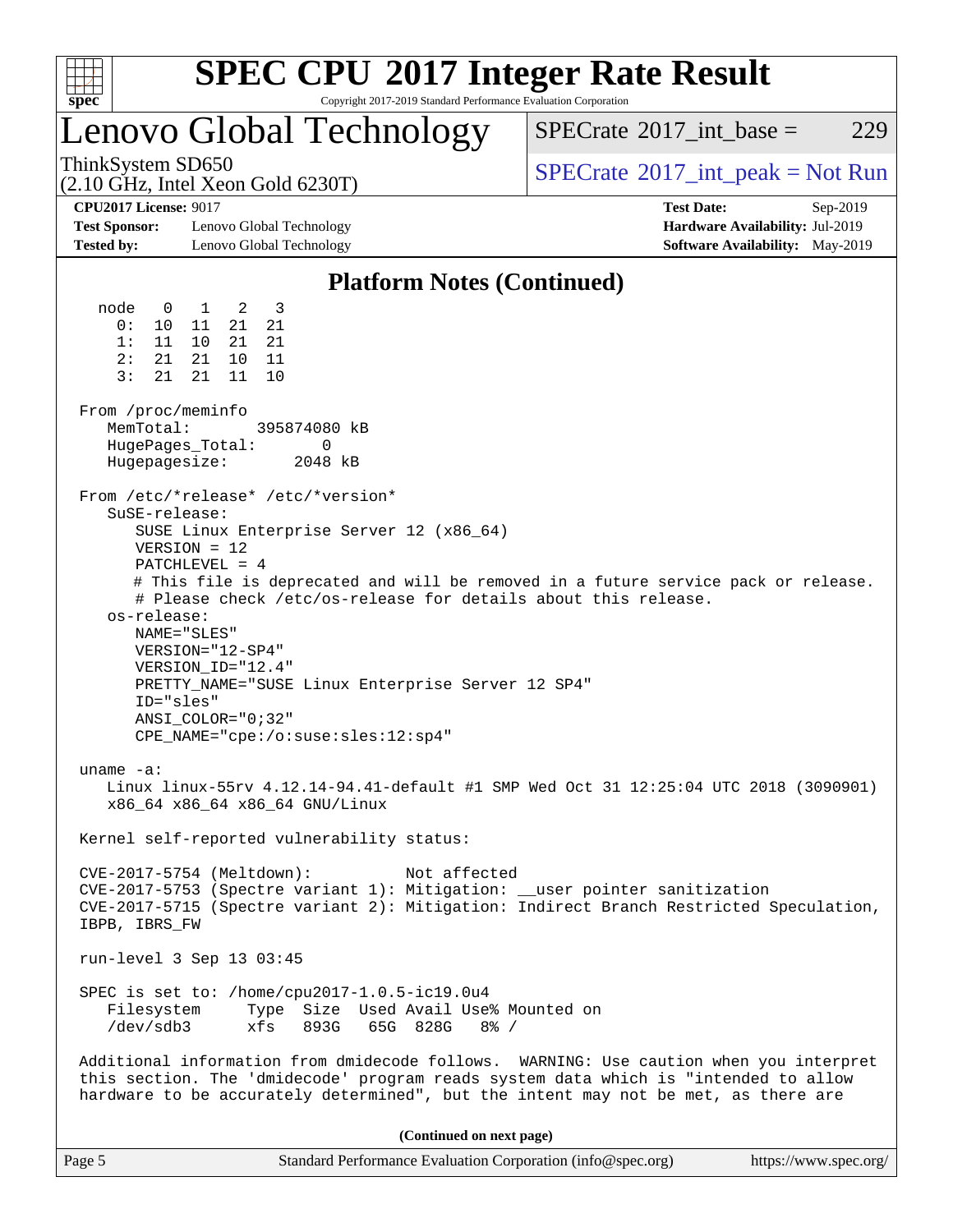

Copyright 2017-2019 Standard Performance Evaluation Corporation

## Lenovo Global Technology

 $SPECTate@2017\_int\_base = 229$ 

(2.10 GHz, Intel Xeon Gold 6230T)

ThinkSystem SD650  $SPECrate^{\circ}2017$  $SPECrate^{\circ}2017$ \_int\_peak = Not Run

**[Test Sponsor:](http://www.spec.org/auto/cpu2017/Docs/result-fields.html#TestSponsor)** Lenovo Global Technology **[Hardware Availability:](http://www.spec.org/auto/cpu2017/Docs/result-fields.html#HardwareAvailability)** Jul-2019 **[Tested by:](http://www.spec.org/auto/cpu2017/Docs/result-fields.html#Testedby)** Lenovo Global Technology **[Software Availability:](http://www.spec.org/auto/cpu2017/Docs/result-fields.html#SoftwareAvailability)** May-2019

**[CPU2017 License:](http://www.spec.org/auto/cpu2017/Docs/result-fields.html#CPU2017License)** 9017 **[Test Date:](http://www.spec.org/auto/cpu2017/Docs/result-fields.html#TestDate)** Sep-2019

### **[Platform Notes \(Continued\)](http://www.spec.org/auto/cpu2017/Docs/result-fields.html#PlatformNotes)**

 frequent changes to hardware, firmware, and the "DMTF SMBIOS" standard. BIOS Lenovo -[OTE141F-2.30]- 07/02/2019 Memory: 4x NO DIMM NO DIMM 12x Samsung M393A4K40CB2-CVF 32 GB 2 rank 2933

(End of data from sysinfo program)

### **[Compiler Version Notes](http://www.spec.org/auto/cpu2017/Docs/result-fields.html#CompilerVersionNotes)**

============================================================================== C | 500.perlbench\_r(base) 502.gcc\_r(base) 505.mcf\_r(base) | 525.x264 $r(base)$  557.xz $r(base)$ ------------------------------------------------------------------------------ Intel(R) C Intel(R) 64 Compiler for applications running on Intel(R) 64, Version 19.0.4.227 Build 20190416 Copyright (C) 1985-2019 Intel Corporation. All rights reserved. ------------------------------------------------------------------------------ ============================================================================== C++ | 520.omnetpp\_r(base) 523.xalancbmk\_r(base) 531.deepsjeng\_r(base) | 541.leela\_r(base)

------------------------------------------------------------------------------ Intel(R) C++ Intel(R) 64 Compiler for applications running on Intel(R) 64, Version 19.0.4.227 Build 20190416 Copyright (C) 1985-2019 Intel Corporation. All rights reserved. ------------------------------------------------------------------------------

==============================================================================

Fortran | 548.exchange2\_r(base)

------------------------------------------------------------------------------ Intel(R) Fortran Intel(R) 64 Compiler for applications running on Intel(R) 64, Version 19.0.4.227 Build 20190416 Copyright (C) 1985-2019 Intel Corporation. All rights reserved. ------------------------------------------------------------------------------

### **[Base Compiler Invocation](http://www.spec.org/auto/cpu2017/Docs/result-fields.html#BaseCompilerInvocation)**

[C benchmarks](http://www.spec.org/auto/cpu2017/Docs/result-fields.html#Cbenchmarks): [icc -m64 -std=c11](http://www.spec.org/cpu2017/results/res2019q4/cpu2017-20190916-18074.flags.html#user_CCbase_intel_icc_64bit_c11_33ee0cdaae7deeeab2a9725423ba97205ce30f63b9926c2519791662299b76a0318f32ddfffdc46587804de3178b4f9328c46fa7c2b0cd779d7a61945c91cd35)

[C++ benchmarks:](http://www.spec.org/auto/cpu2017/Docs/result-fields.html#CXXbenchmarks) [icpc -m64](http://www.spec.org/cpu2017/results/res2019q4/cpu2017-20190916-18074.flags.html#user_CXXbase_intel_icpc_64bit_4ecb2543ae3f1412ef961e0650ca070fec7b7afdcd6ed48761b84423119d1bf6bdf5cad15b44d48e7256388bc77273b966e5eb805aefd121eb22e9299b2ec9d9)

**(Continued on next page)**

Page 6 Standard Performance Evaluation Corporation [\(info@spec.org\)](mailto:info@spec.org) <https://www.spec.org/>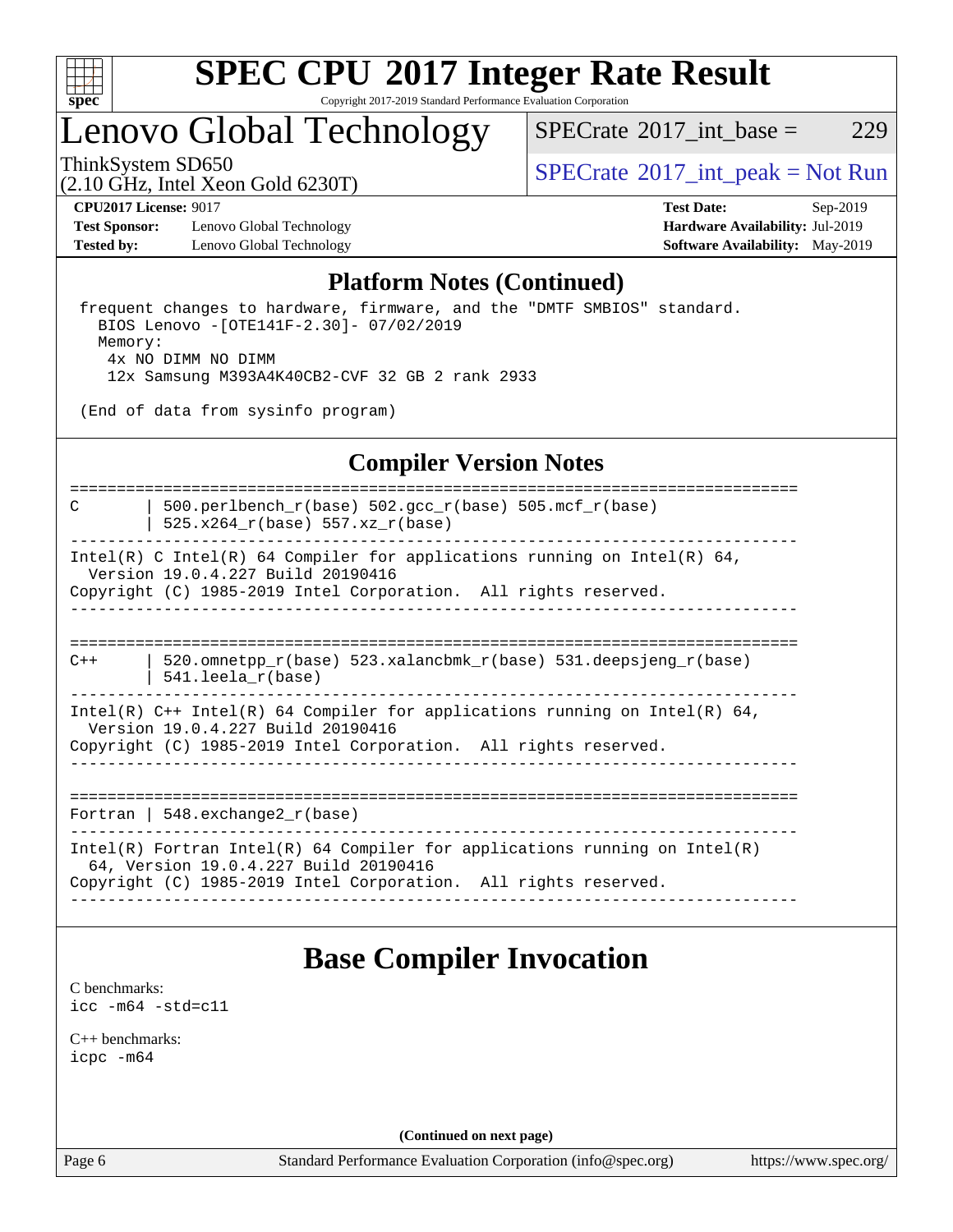

Copyright 2017-2019 Standard Performance Evaluation Corporation

## Lenovo Global Technology

 $SPECTate@2017\_int\_base = 229$ 

ThinkSystem SD650  $SPECrate^{\circ}2017$  $SPECrate^{\circ}2017$ \_int\_peak = Not Run

(2.10 GHz, Intel Xeon Gold 6230T)

**[Test Sponsor:](http://www.spec.org/auto/cpu2017/Docs/result-fields.html#TestSponsor)** Lenovo Global Technology **[Hardware Availability:](http://www.spec.org/auto/cpu2017/Docs/result-fields.html#HardwareAvailability)** Jul-2019 **[Tested by:](http://www.spec.org/auto/cpu2017/Docs/result-fields.html#Testedby)** Lenovo Global Technology **[Software Availability:](http://www.spec.org/auto/cpu2017/Docs/result-fields.html#SoftwareAvailability)** May-2019

**[CPU2017 License:](http://www.spec.org/auto/cpu2017/Docs/result-fields.html#CPU2017License)** 9017 **[Test Date:](http://www.spec.org/auto/cpu2017/Docs/result-fields.html#TestDate)** Sep-2019

## **[Base Compiler Invocation \(Continued\)](http://www.spec.org/auto/cpu2017/Docs/result-fields.html#BaseCompilerInvocation)**

[Fortran benchmarks](http://www.spec.org/auto/cpu2017/Docs/result-fields.html#Fortranbenchmarks):

[ifort -m64](http://www.spec.org/cpu2017/results/res2019q4/cpu2017-20190916-18074.flags.html#user_FCbase_intel_ifort_64bit_24f2bb282fbaeffd6157abe4f878425411749daecae9a33200eee2bee2fe76f3b89351d69a8130dd5949958ce389cf37ff59a95e7a40d588e8d3a57e0c3fd751)

### **[Base Portability Flags](http://www.spec.org/auto/cpu2017/Docs/result-fields.html#BasePortabilityFlags)**

 500.perlbench\_r: [-DSPEC\\_LP64](http://www.spec.org/cpu2017/results/res2019q4/cpu2017-20190916-18074.flags.html#b500.perlbench_r_basePORTABILITY_DSPEC_LP64) [-DSPEC\\_LINUX\\_X64](http://www.spec.org/cpu2017/results/res2019q4/cpu2017-20190916-18074.flags.html#b500.perlbench_r_baseCPORTABILITY_DSPEC_LINUX_X64) 502.gcc\_r: [-DSPEC\\_LP64](http://www.spec.org/cpu2017/results/res2019q4/cpu2017-20190916-18074.flags.html#suite_basePORTABILITY502_gcc_r_DSPEC_LP64) 505.mcf\_r: [-DSPEC\\_LP64](http://www.spec.org/cpu2017/results/res2019q4/cpu2017-20190916-18074.flags.html#suite_basePORTABILITY505_mcf_r_DSPEC_LP64) 520.omnetpp\_r: [-DSPEC\\_LP64](http://www.spec.org/cpu2017/results/res2019q4/cpu2017-20190916-18074.flags.html#suite_basePORTABILITY520_omnetpp_r_DSPEC_LP64) 523.xalancbmk\_r: [-DSPEC\\_LP64](http://www.spec.org/cpu2017/results/res2019q4/cpu2017-20190916-18074.flags.html#suite_basePORTABILITY523_xalancbmk_r_DSPEC_LP64) [-DSPEC\\_LINUX](http://www.spec.org/cpu2017/results/res2019q4/cpu2017-20190916-18074.flags.html#b523.xalancbmk_r_baseCXXPORTABILITY_DSPEC_LINUX) 525.x264\_r: [-DSPEC\\_LP64](http://www.spec.org/cpu2017/results/res2019q4/cpu2017-20190916-18074.flags.html#suite_basePORTABILITY525_x264_r_DSPEC_LP64) 531.deepsjeng\_r: [-DSPEC\\_LP64](http://www.spec.org/cpu2017/results/res2019q4/cpu2017-20190916-18074.flags.html#suite_basePORTABILITY531_deepsjeng_r_DSPEC_LP64) 541.leela\_r: [-DSPEC\\_LP64](http://www.spec.org/cpu2017/results/res2019q4/cpu2017-20190916-18074.flags.html#suite_basePORTABILITY541_leela_r_DSPEC_LP64) 548.exchange2\_r: [-DSPEC\\_LP64](http://www.spec.org/cpu2017/results/res2019q4/cpu2017-20190916-18074.flags.html#suite_basePORTABILITY548_exchange2_r_DSPEC_LP64) 557.xz\_r: [-DSPEC\\_LP64](http://www.spec.org/cpu2017/results/res2019q4/cpu2017-20190916-18074.flags.html#suite_basePORTABILITY557_xz_r_DSPEC_LP64)

## **[Base Optimization Flags](http://www.spec.org/auto/cpu2017/Docs/result-fields.html#BaseOptimizationFlags)**

#### [C benchmarks](http://www.spec.org/auto/cpu2017/Docs/result-fields.html#Cbenchmarks):

[-Wl,-z,muldefs](http://www.spec.org/cpu2017/results/res2019q4/cpu2017-20190916-18074.flags.html#user_CCbase_link_force_multiple1_b4cbdb97b34bdee9ceefcfe54f4c8ea74255f0b02a4b23e853cdb0e18eb4525ac79b5a88067c842dd0ee6996c24547a27a4b99331201badda8798ef8a743f577) [-xCORE-AVX512](http://www.spec.org/cpu2017/results/res2019q4/cpu2017-20190916-18074.flags.html#user_CCbase_f-xCORE-AVX512) [-ipo](http://www.spec.org/cpu2017/results/res2019q4/cpu2017-20190916-18074.flags.html#user_CCbase_f-ipo) [-O3](http://www.spec.org/cpu2017/results/res2019q4/cpu2017-20190916-18074.flags.html#user_CCbase_f-O3) [-no-prec-div](http://www.spec.org/cpu2017/results/res2019q4/cpu2017-20190916-18074.flags.html#user_CCbase_f-no-prec-div) [-qopt-mem-layout-trans=4](http://www.spec.org/cpu2017/results/res2019q4/cpu2017-20190916-18074.flags.html#user_CCbase_f-qopt-mem-layout-trans_fa39e755916c150a61361b7846f310bcdf6f04e385ef281cadf3647acec3f0ae266d1a1d22d972a7087a248fd4e6ca390a3634700869573d231a252c784941a8) [-L/usr/local/IntelCompiler19/compilers\\_and\\_libraries\\_2019.4.227/linux/compiler/lib/intel64](http://www.spec.org/cpu2017/results/res2019q4/cpu2017-20190916-18074.flags.html#user_CCbase_qkmalloc_link_0ffe0cb02c68ef1b443a077c7888c10c67ca0d1dd7138472156f06a085bbad385f78d49618ad55dca9db3b1608e84afc2f69b4003b1d1ca498a9fc1462ccefda) [-lqkmalloc](http://www.spec.org/cpu2017/results/res2019q4/cpu2017-20190916-18074.flags.html#user_CCbase_qkmalloc_link_lib_79a818439969f771c6bc311cfd333c00fc099dad35c030f5aab9dda831713d2015205805422f83de8875488a2991c0a156aaa600e1f9138f8fc37004abc96dc5)

#### [C++ benchmarks](http://www.spec.org/auto/cpu2017/Docs/result-fields.html#CXXbenchmarks):

[-Wl,-z,muldefs](http://www.spec.org/cpu2017/results/res2019q4/cpu2017-20190916-18074.flags.html#user_CXXbase_link_force_multiple1_b4cbdb97b34bdee9ceefcfe54f4c8ea74255f0b02a4b23e853cdb0e18eb4525ac79b5a88067c842dd0ee6996c24547a27a4b99331201badda8798ef8a743f577) [-xCORE-AVX512](http://www.spec.org/cpu2017/results/res2019q4/cpu2017-20190916-18074.flags.html#user_CXXbase_f-xCORE-AVX512) [-ipo](http://www.spec.org/cpu2017/results/res2019q4/cpu2017-20190916-18074.flags.html#user_CXXbase_f-ipo) [-O3](http://www.spec.org/cpu2017/results/res2019q4/cpu2017-20190916-18074.flags.html#user_CXXbase_f-O3) [-no-prec-div](http://www.spec.org/cpu2017/results/res2019q4/cpu2017-20190916-18074.flags.html#user_CXXbase_f-no-prec-div)

[-qopt-mem-layout-trans=4](http://www.spec.org/cpu2017/results/res2019q4/cpu2017-20190916-18074.flags.html#user_CXXbase_f-qopt-mem-layout-trans_fa39e755916c150a61361b7846f310bcdf6f04e385ef281cadf3647acec3f0ae266d1a1d22d972a7087a248fd4e6ca390a3634700869573d231a252c784941a8)

```
-L/usr/local/IntelCompiler19/compilers_and_libraries_2019.4.227/linux/compiler/lib/intel64
-lqkmalloc
```
#### [Fortran benchmarks](http://www.spec.org/auto/cpu2017/Docs/result-fields.html#Fortranbenchmarks):

[-Wl,-z,muldefs](http://www.spec.org/cpu2017/results/res2019q4/cpu2017-20190916-18074.flags.html#user_FCbase_link_force_multiple1_b4cbdb97b34bdee9ceefcfe54f4c8ea74255f0b02a4b23e853cdb0e18eb4525ac79b5a88067c842dd0ee6996c24547a27a4b99331201badda8798ef8a743f577) [-xCORE-AVX512](http://www.spec.org/cpu2017/results/res2019q4/cpu2017-20190916-18074.flags.html#user_FCbase_f-xCORE-AVX512) [-ipo](http://www.spec.org/cpu2017/results/res2019q4/cpu2017-20190916-18074.flags.html#user_FCbase_f-ipo) [-O3](http://www.spec.org/cpu2017/results/res2019q4/cpu2017-20190916-18074.flags.html#user_FCbase_f-O3) [-no-prec-div](http://www.spec.org/cpu2017/results/res2019q4/cpu2017-20190916-18074.flags.html#user_FCbase_f-no-prec-div) [-qopt-mem-layout-trans=4](http://www.spec.org/cpu2017/results/res2019q4/cpu2017-20190916-18074.flags.html#user_FCbase_f-qopt-mem-layout-trans_fa39e755916c150a61361b7846f310bcdf6f04e385ef281cadf3647acec3f0ae266d1a1d22d972a7087a248fd4e6ca390a3634700869573d231a252c784941a8) [-nostandard-realloc-lhs](http://www.spec.org/cpu2017/results/res2019q4/cpu2017-20190916-18074.flags.html#user_FCbase_f_2003_std_realloc_82b4557e90729c0f113870c07e44d33d6f5a304b4f63d4c15d2d0f1fab99f5daaed73bdb9275d9ae411527f28b936061aa8b9c8f2d63842963b95c9dd6426b8a) [-align array32byte](http://www.spec.org/cpu2017/results/res2019q4/cpu2017-20190916-18074.flags.html#user_FCbase_align_array32byte_b982fe038af199962ba9a80c053b8342c548c85b40b8e86eb3cc33dee0d7986a4af373ac2d51c3f7cf710a18d62fdce2948f201cd044323541f22fc0fffc51b6) [-L/usr/local/IntelCompiler19/compilers\\_and\\_libraries\\_2019.4.227/linux/compiler/lib/intel64](http://www.spec.org/cpu2017/results/res2019q4/cpu2017-20190916-18074.flags.html#user_FCbase_qkmalloc_link_0ffe0cb02c68ef1b443a077c7888c10c67ca0d1dd7138472156f06a085bbad385f78d49618ad55dca9db3b1608e84afc2f69b4003b1d1ca498a9fc1462ccefda) [-lqkmalloc](http://www.spec.org/cpu2017/results/res2019q4/cpu2017-20190916-18074.flags.html#user_FCbase_qkmalloc_link_lib_79a818439969f771c6bc311cfd333c00fc099dad35c030f5aab9dda831713d2015205805422f83de8875488a2991c0a156aaa600e1f9138f8fc37004abc96dc5)

[The flags files that were used to format this result can be browsed at](tmsearch)

<http://www.spec.org/cpu2017/flags/Intel-ic18.0-official-linux64.2019-04-02.html> <http://www.spec.org/cpu2017/flags/Lenovo-Platform-SPECcpu2017-Flags-V1.2-CLX-D.html>